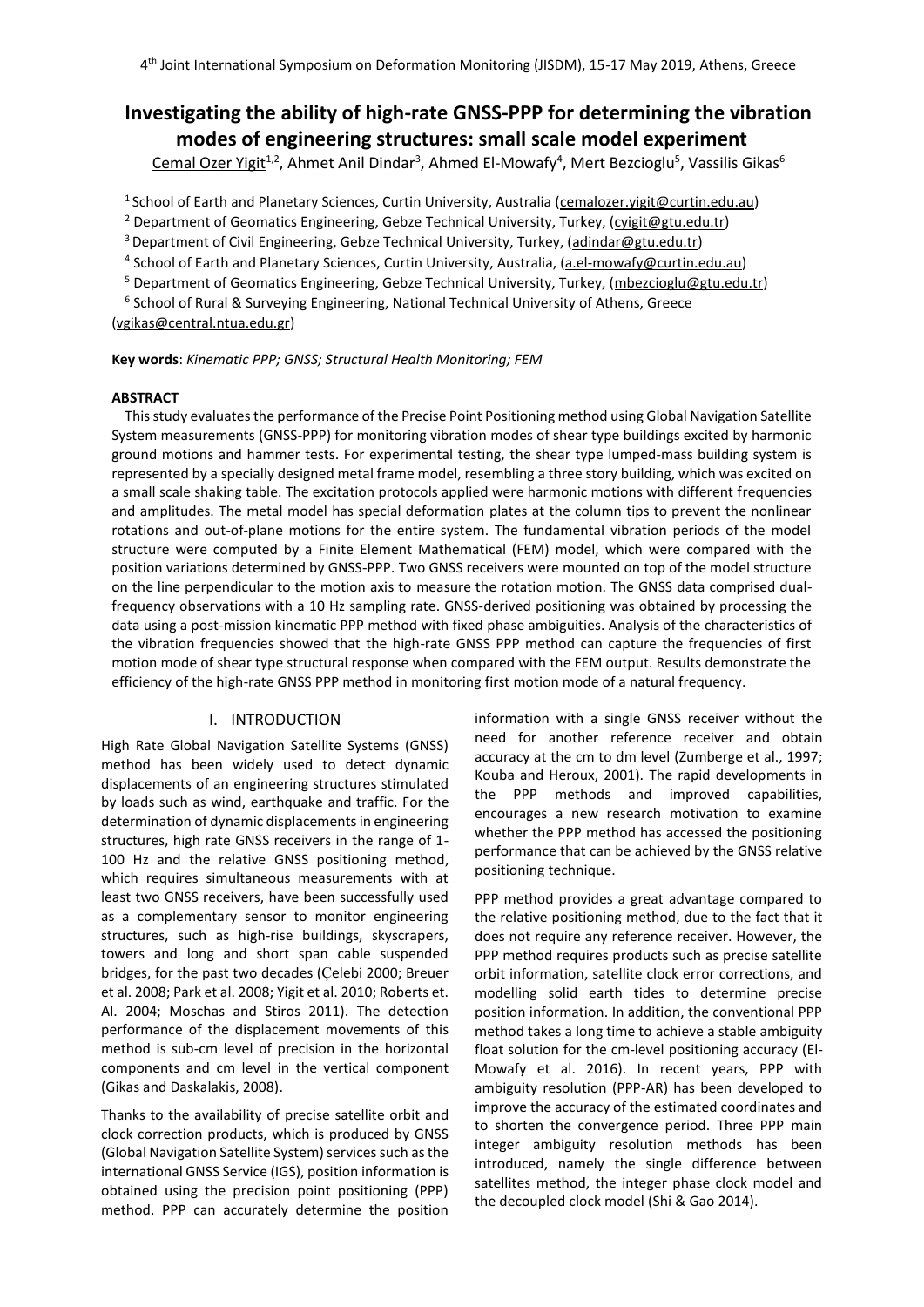In case of large (mega) earthquakes, due to the lack of a fixed point condition for the relative method, the earthquake-induced displacements cannot be determined by the relative method. Hence, it is clear that the relative Kinematic GNSS positioning technique will fail to capture the absolute displacement movements (Shu et al., 2017). Kouba's (2003) demonstrated that seismic waves produced by large earthquakes can be detected by PPP technique at 1 Hz frequency. In order to demonstrate the applicability of GNSS-PPP method at 50 Hz in the determination of seismic waves, a series of experiments were conducted by Xu et. al. (2013). They found that high frequency PPP method captured seismic waves with accuracy of 2-4 mm in the horizontal component and sub-cm level in the vertical component. In addition to geoseismic studies, the performance of Kinematic-PPP technique was also analyzed in terms of structural health monitoring in several studies (Moschas et al., 2014, Yigit, 2016; Yigit and Gurlek, 2017, Kaloop et al, 2018). In these studies, PPP-derived time series were compared with the relative GNSS Positioning-derived ones. The results of these studies demonstrated that high-rate kinematic PPP method can accurately capture horizontal and vertical displacements. Recently, the Real-time GPS-PPP method has been applied to real bridge monitoring, and PPP-derived results were compared with the relative positioning results (Tang et al. 2017). They found that Real-time PPP can be used as an alternative method to the relative method for large structure monitoring.

While conventional PPP with float-ambiguity resolution has been extensively tested for structural health monitoring in previous studies, in this study, performance of GNSS-PPP-AR method is investigated in terms of accurate determination of vibration frequency of an engineering structure. For this purpose, a series of free vibration experiments have been carried out using a small scale model structure and 10 Hz GNSS receivers. GNSS data were processed using PPP-AR method. In this contribution, the basics of PPP are first introduced. Then, small scale model structure and its Finite Element Model (FEM), experimental setup and GNSS data processing are briefly described. Following that, the obtained results are presented and discussed. Finally, conclusions and future works are drawn.

## II. BASICS OF PPP MODEL

Although the basis of the PPP method were set in 1976, the date on which its use started in in engineering measurements was early 2000's when precise ephemeris and clock correction information was available as products The traditional PPP method is used in post-processing, where dual-frequency measurements are used to eliminate the first-order ionosphere error. The observation equations for code and carrier phase observations of the traditional PPP

method can be written as follows (El-Mowafy et al., 2011; Yigit et al., 2013):

$$
P_{IF}^s + c\tilde{d}t^s = \rho^s + c\tilde{d}t_r + T^s + \varepsilon_{P_{I}s_F}
$$
 (1)

$$
\phi_{IF}^s + c\tilde{d}t^s = \rho^s + c\tilde{d}t_r + T^s + \lambda_{IF}\tilde{N}_{IF}^s + \varepsilon_{\phi_{ISF}} \qquad (2)
$$

The expression  $\lambda_{IF} \widetilde{N}_{IF}^s$  represents ambiguity.

## III. SMALL SCALE MODEL STRUCTURE

The dynamic tests on the used three-story small-scale model in our experiment were conducted on a shaketable, illustrated in Figure 1. The small-scale model is a shear type structure with steel columns and aluminum plates. The model height and weight is 150 cm (each story is 50 cm) and 21.2 kgf, respectively, excluding the GNSS receivers and tribrach. The column ends are made of rectangular 5 mm thick aluminum connection plates to limit the out-of-plane movement during the tests. The numerical vibration frequencies calculated through the Finite Element Model analysis were 3.33 Hz, 4.65 Hz and 4.73 Hz for the first three modes, respectively.



Figure 1. Small Scale Model on the shake table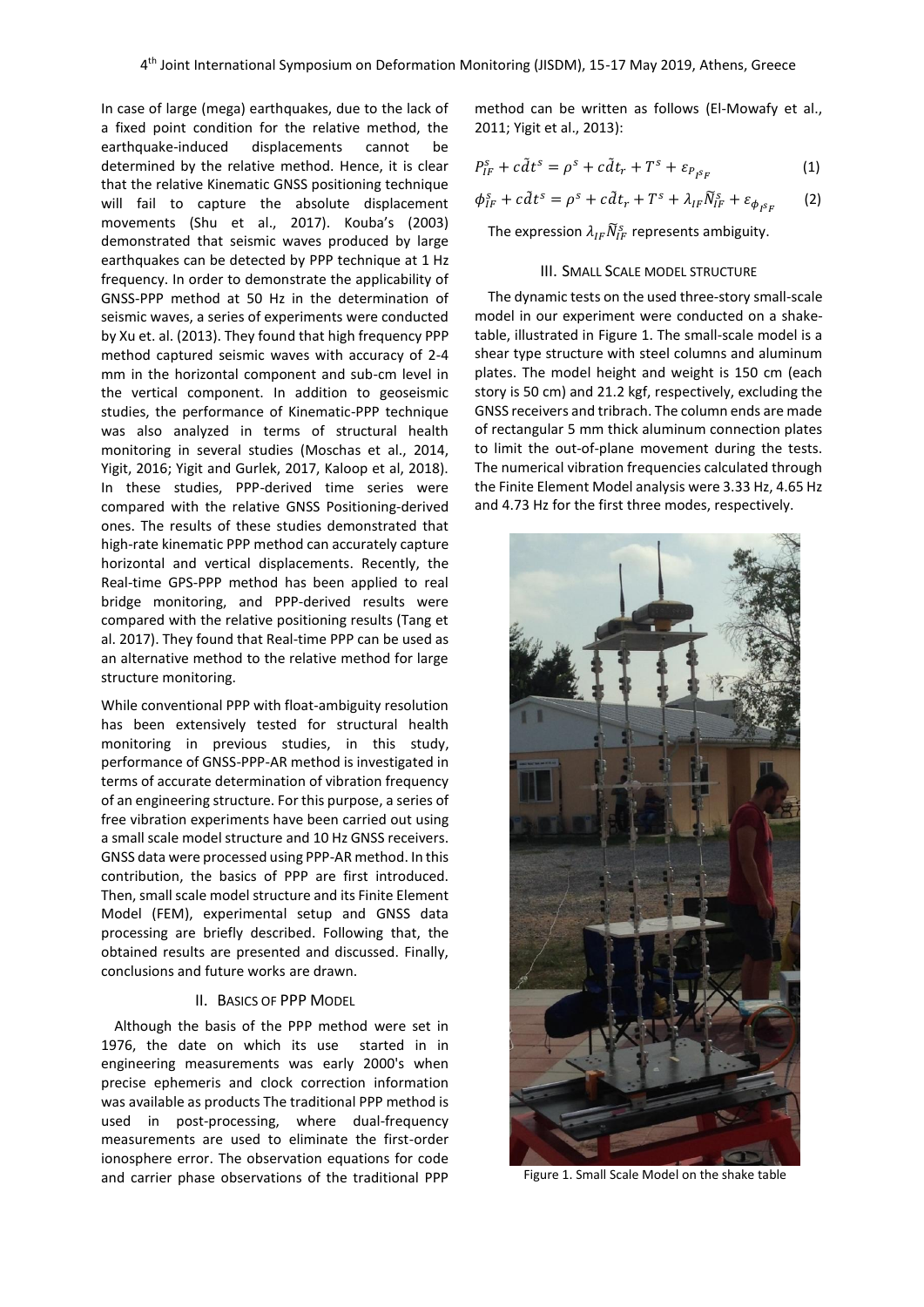

Figure 2. GNSS receivers attached on the structure model (GNSS 1 and GNSS 2 with tribrach are on right and left side, respectively)

## IV. EXPERIMENT AND GNSS DATA PROCESSING

#### A. *Description of the Experiment*

In this study, two dual-frequency Topcon ™ HiPer-Pro GNSS were used. Two GNSS receivers were mounted on the top of the model structure (depicted in Figure 2). The experiment was carried out in February 2018 at the Gebze Technical University campus, Turkey. The natural frequency of model structures calculated from FE model were taken as references in order to evaluate the measured and estimated natural frequency obtained by using PPP-AR method. Both GPS and GLONASS data were collected. Eight GPS and seven GLONASS satellites were visible – on average - during the experiment. The data was collected with a 10° satellite cut off angle at 10 Hz (0.1 sec.) sampling rate.

### B. *GNSS data processing*

The data of both GNSS receivers were processed in the post-processing kinematic PPP mode using the modernized version of CSRS-PPP software developed by the NRCan GSD (Geodetic Survey Division of the Natural Resource Canada), since CSRS-PPP software is capable of processing data sampled at 1 Hz and higher. The CSRS-PPP software uses different GNSS orbit and clock products (ultra-rapid, rapid and IGS-Final) depending on the time of a user's RINEX data submission and the epoch of the last observation in users' dataset (Mireault et al., 2008). In this study, IGS final products was used for processing. The IGS-Final products are currently available 13 days after the last observation.

The coordinates obtained from the solution of CSRS-PPP software cannot be used directly in structural health monitoring as their coordinates are expressed in the International Terrestrial Reference Frame (ITRF). Hence, The coordinates from CSRS-PPP software were converted to the local topocentric Cartesian system and then projected to movement directions of the shake table using a similarity transformation (Yigit, 2016).

# V. RESULTS AND DISCUSSION

Several dynamic tests were conducted but due to the space limitation, only two of them are presented as a representative example. The top floor response timehistories under the two vibration cases are depicted in Figure 3. The time-series of forced and free vibration responses of the model structure were filtered with a moving average method to remove the long-period components.



Figure 3. Time series of forced and free vibration responses of the model structure (first and second case selected for this study)

The response of the dynamic motions has four phases, namely static, transient, steady-state and freevibration motions. There would be a static-equilibrium under gravity forcesif no lateral force acts on the model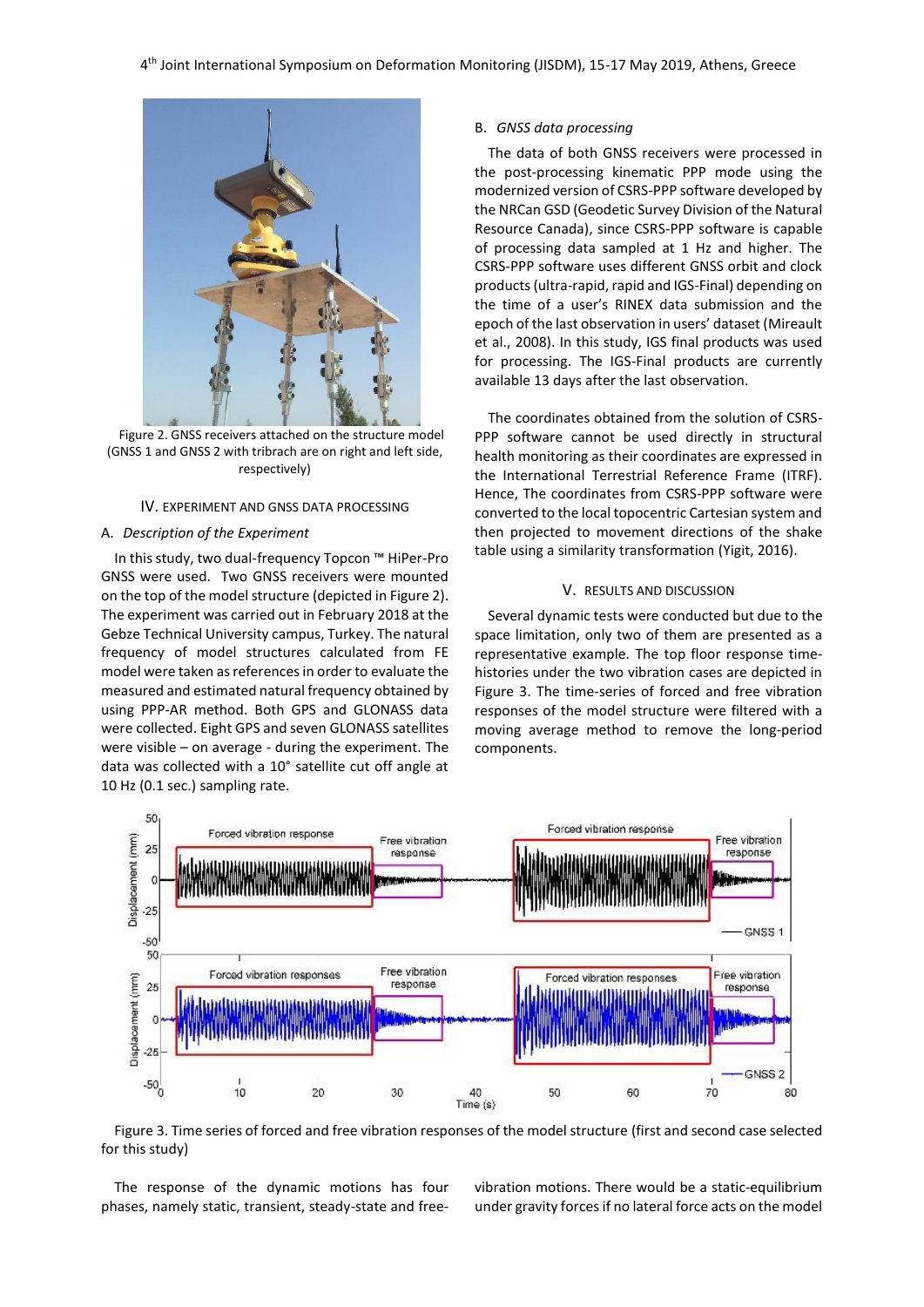structure. The dynamic force initially disturbs the structure causing a change from the static to dynamic movement in the transient response phase. Following the short-lasting transient motion, the steady-state response occurs as long as the dynamic action exists. The moment dynamic action (harmonic ground motion) diminishes, the model structure starts a the freevibration motion with no external disturbance. The time period of the free-vibration is dependent on the inherent damping. All the response phases of the model structure are clearly visible in the time series obtained from analysis of the change of the attached GNSS antenna positions obtained from the PPP-AR method (Figure 3). The natural vibration characteristics are solitude in the free-vibration phase. Thus, the freevibration response data was scrutinized in this paper. The duration of the free-vibration phase is calculated approximately as 10 seconds based on results from both FEM and GNSS measurements.

The time-histories of the free-vibration phase and the corresponding Fast Fourier Transform (FFT) Spectrum are depicted in Figure 4. The FFT spectrum clearly indicates that the free-vibration frequencies observed from both test cases are identical, which is 3.41Hz, whereas the amplitudes are slightly different, determined as 1.9mm and 3.2mm, . Similar observation is also possible for the second vibration test results, shown in Figure 5, the vibration frequencies of FFT spectrum are 3.41 while the amplitudes are 2.2 and 4.1mm, respectively.



Figure 4. Time series and FFT spectrum of free vibration responses of the structure model after stopping the ground motion (first case)



Figure 5. Time series and FFT spectrum of free vibration responses of the model structure after stopping ground motion (second case)

The symmetry and the uniform mass distribution of the system would create a transition dominant vibration mode. However, the amplitudes of the signal captured by GNSS receiver 2 are slightly larger than GNSS receiver 1. These indicate that the model structure has a slight rotational motion in addition to the transition movement in the excitation direction. This is the result of test setup strategy where GNSS receiver 2 is not directly mounted on the top floor plate of the model but to a tribrach (see Figure 2). The additional mass of the tribrach was intended to create intentional torsional response of the structure. Both FFT spectrums having identical dominant frequencies with different amplitudes prove that the strategy is accomplished successfully.

The common practice in the dynamic tests is the application of an impulsive force to the specimen, known as hammer test. The impulsive force vibrates a broad band response while the natural frequency emerges. Figure 6 shows the time series and its FFT spectrum of the hammer test where the similar observations are possible in the dominant frequency and the different amplitudes.



Figure 6. Hammer test: time series and FFT spectrum of free vibration responses of the structure model

Results show that the PPP-AR-derived natural frequency of the model structures is in good agreement with that of the FEM-derived natural frequency with a slight difference of approximately 0.08 Hz. This difference might be due to the effect of the uncertainties of the measurement conditions (temperature, wind etc.), which cannot be included in to the FEM analysis.

#### VI. CONCLUSION AND FUTURE WORK

In this study, the performance of the PPP-AR method is assessed in monitoring the vibration modes of shear type buildings excited by harmonic ground motions and hammer test. The fundamental vibration frequency estimated by GNSS-PPP-AR was compared with FEMcomputed frequency. The high-rate GNSS PPP-AR